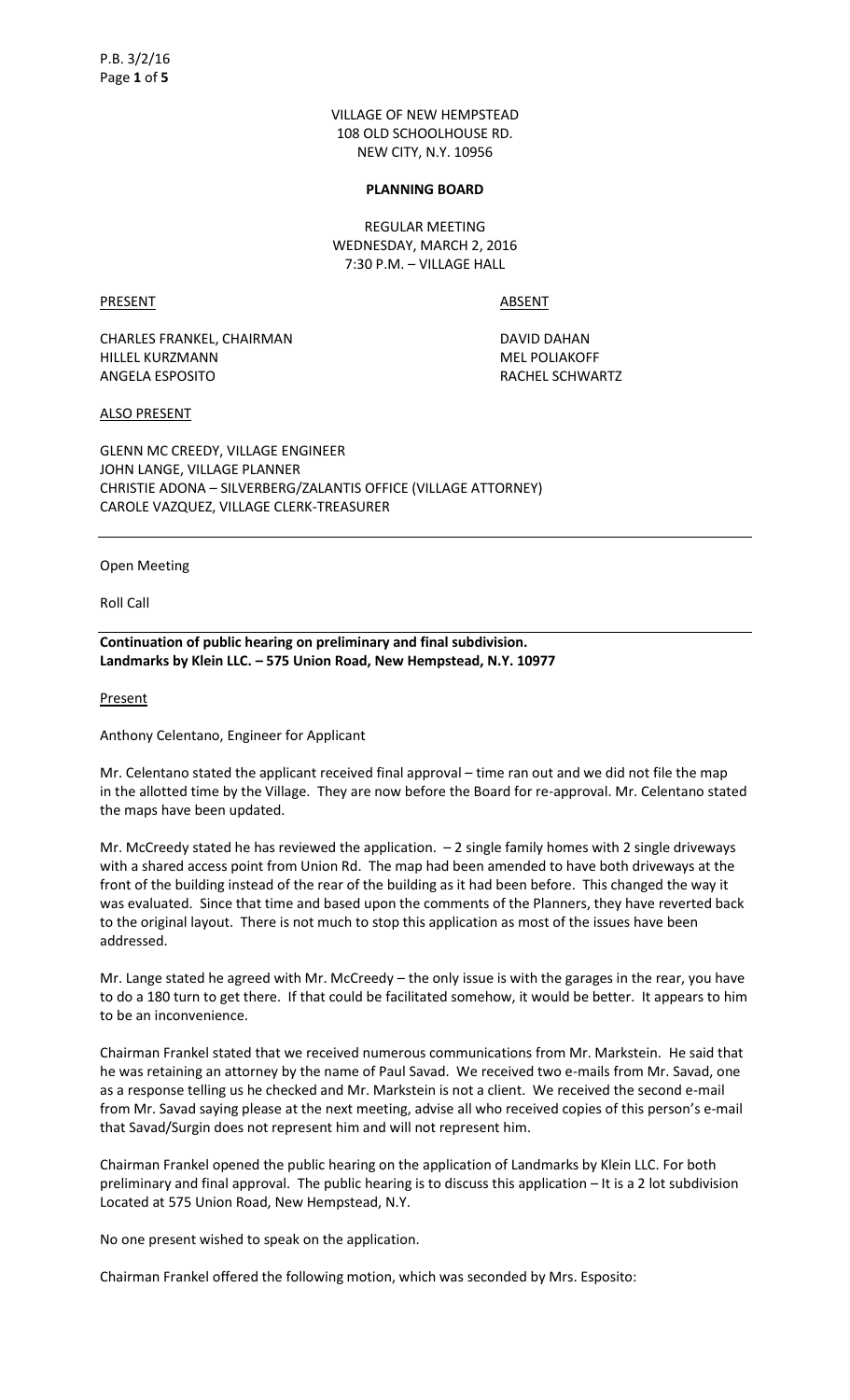# Resolution # P.B. 2016-9

 Resolved, that the Planning Board of the Village of New Hempstead hereby closes the public hearing on application for preliminary approval of Landmarks by Klein LLC, 575 Union Road, New Hempstead, N.Y.

Chairman Frankel called for a vote and the vote was 3-0. The resolution was adopted.

Mr. McCreedy recommended a negative declaration be declared on the application of Landmarks by Klein LLC.

Mr. Kurzmann offered the following motion, which was seconded by Chairman Frankel:

# Resolution # P.B. 2016-10

 Resolved, that the Planning Board of the Village of New Hempstead hereby declares a negative declaration with regard to SEQRA, finding the application of Landmarks by Klein LLC to have no adverse affect on the environment.

Chairman Frankel called for a vote and the vote was 3-0. The resolution was adopted.

Chairman Frankel offered the following motion, which was seconded by Mrs. Esposito:

# Resolution # P.B. 2016-11

 Resolved, that the Planning Board of the Village of New Hempstead hereby grants preliminary approval on the application of Landmarks by Klein LLC, subject to our professional staff memorializing the recommendations for the inclusion with the preliminary of any "subject to" conditions for permits. Also subject to the Zoning Board of Appeals granting all variances necessary to proceed with the project as determined by professionals.

Chairman Frankel called for a vote and the vote was 3-0. The resolution was adopted.

Chairman Frankel offered the following motion, which was seconded by Mr. Kurzmann:

# Resolution # P.B. 2016-12

 Resolved, that the public hearing on application of Landmarks by Klein LLC for final approval is hereby closed. As part of a previous application for preliminary, the Board has issued a negative declaration that no further action is required for SEQRA.

Chairman Frankel called for a vote and the vote was 3-0. The resolution was adopted.

Mr. Kurzmann offered the following motion, which was seconded by Mrs. Esposito:

# Resolution # P.B. 2016-13

 Resolved, that the Planning Board of the Village of New Hempstead hereby grants final approval on the application of Landmarks by Klein LLC subject to our professional staff memorializing the recommendations for the inclusion with the preliminary of any "subject to" conditions for permits. Also subject to the Zoning Board of Appeals granting all variances necessary to proceed with the project as determined by the professionals.

Chairman Frankel called for a vote and the vote was 3-0. The resolution was adopted.

**Scheduling public hearing on site plan application – Ateres Bais Yaakov, 200 Summit Park Rd., New Hempstead, N.Y. 10977.**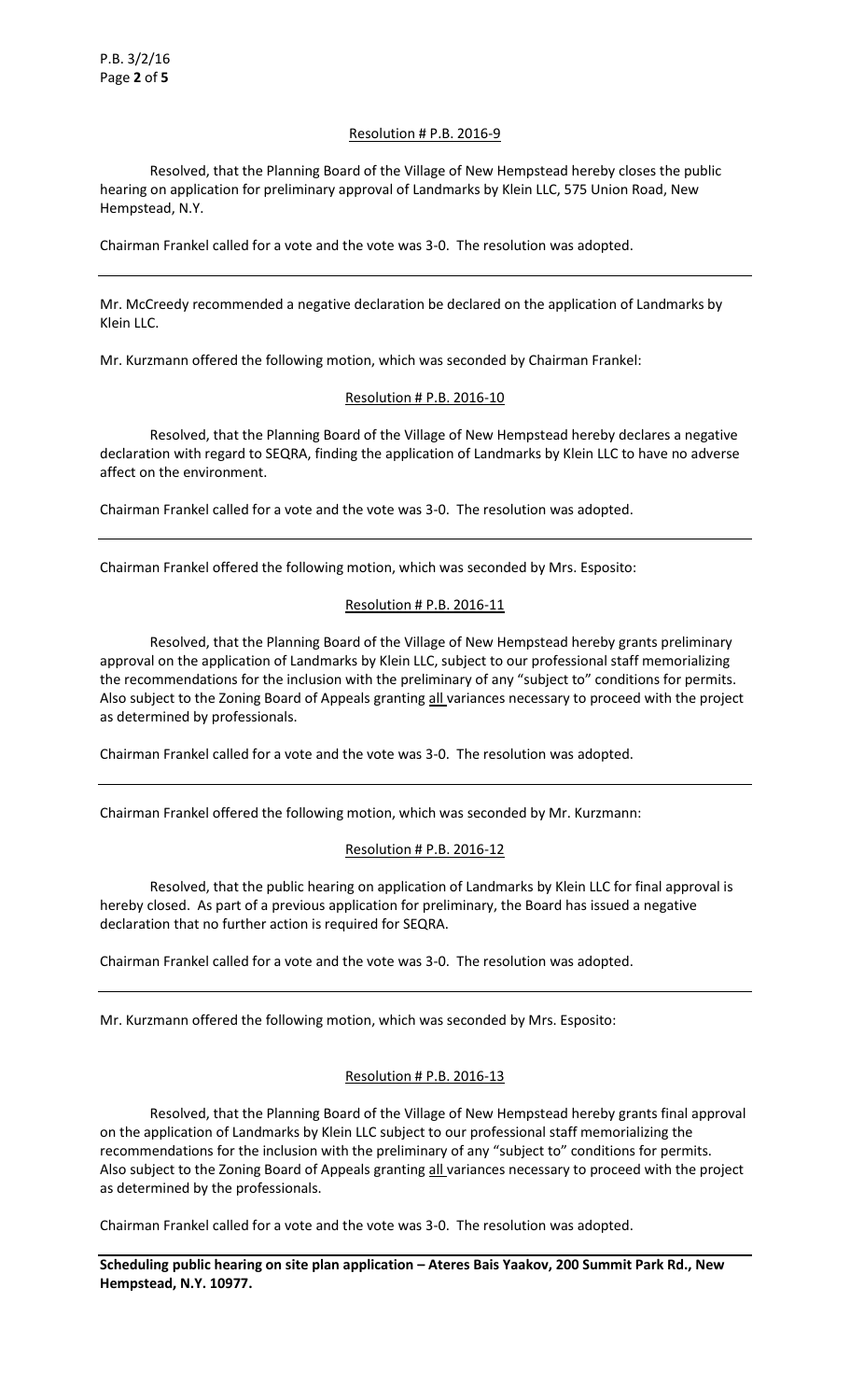Present Rabbi Fink Mr. Mayerfeld, Architect

Chairman Frankel stated the Board declared notice of intent to be Lead Agency on January 6<sup>th</sup>. A notification was received from the Board of Trustees that they had no objection to the Planning Board being Lead Agency.

Chairman Frankel offered the following motion, which was seconded by Mrs. Esposito:

# Resolution # P.B. 2016 -14

 Resolved, that the Planning Board of the Village of New Hempstead hereby schedules a public hearing on application of Ateres Bais Yaakov for site plan approval for April 6, 2016.

Chairman Frankel called for a vote and the vote was 3-0. The resolution was adopted.

# **Public Hearing – Visions Center for Blindness**

The subject property is situated on the westerly side of Summit Park Road and Sandy Brook Drive known as 111 Summit Park Road, New Hempstead, N.Y. 10977. Designated on the Town of Ramapo Tax Maps as Section 42.09, Block 2, Lot 12 in a 1R-50 zoning district.

**Present** Nancy Miller, Owner Frank Cerza, Attorney Marc Goldstein, Architect

Chairman Frankel stated as part of this application, you have drafted a public law for consideration by the Board of Trustees.

Attorney Cersa stated the Local Law will be heard at the March  $31<sup>st</sup>$  meeting.

Chairman Frankel stated that for tonight's discussion, that law is known as Local Law #1 of 2016 of the Village of New Hempstead. This is item #6 on our agenda. We will be taking Items 5 & 6 together so that if there is any discussion about the public law during the presentation this evening, we will consider that together.

Marc Goldstein made the presentation. He stated it is a vocational rehab facility on existing 35 acre site; it will be approx. 17,000 sq. ft. vocational facility for the blind; a 2 story building and it will have on the ground floor vocational training features; classroom, computer room, dining area, kitchen and some living quarters. The second floor will be additional living quarters. It is temporary housing; training and an evaluation period. The building is situated in the middle of the site and meets all the environmental requirements.

Chairman Frankel stated this facility has been operating at the current site since 1951. This is known as the Camp for the Blind. Now that organization merged with Visions.

Attorney Cerza stated the proposed Local Law will be a continuation and will enhance the work that has been done in the past.

Mrs. Esposito stated that she has no conflict of interest in voting on this application even though she lives fairly close to the site.

Chairman Frankel opened the public hearing.

Ms. Vazquez stated that the notice appeared in the Journal News on Feb. 17, 2016 and the notifications Were timely.

No one from the public wished to speak on this hearing.

Chairman Frankel read the following correspondence into the record: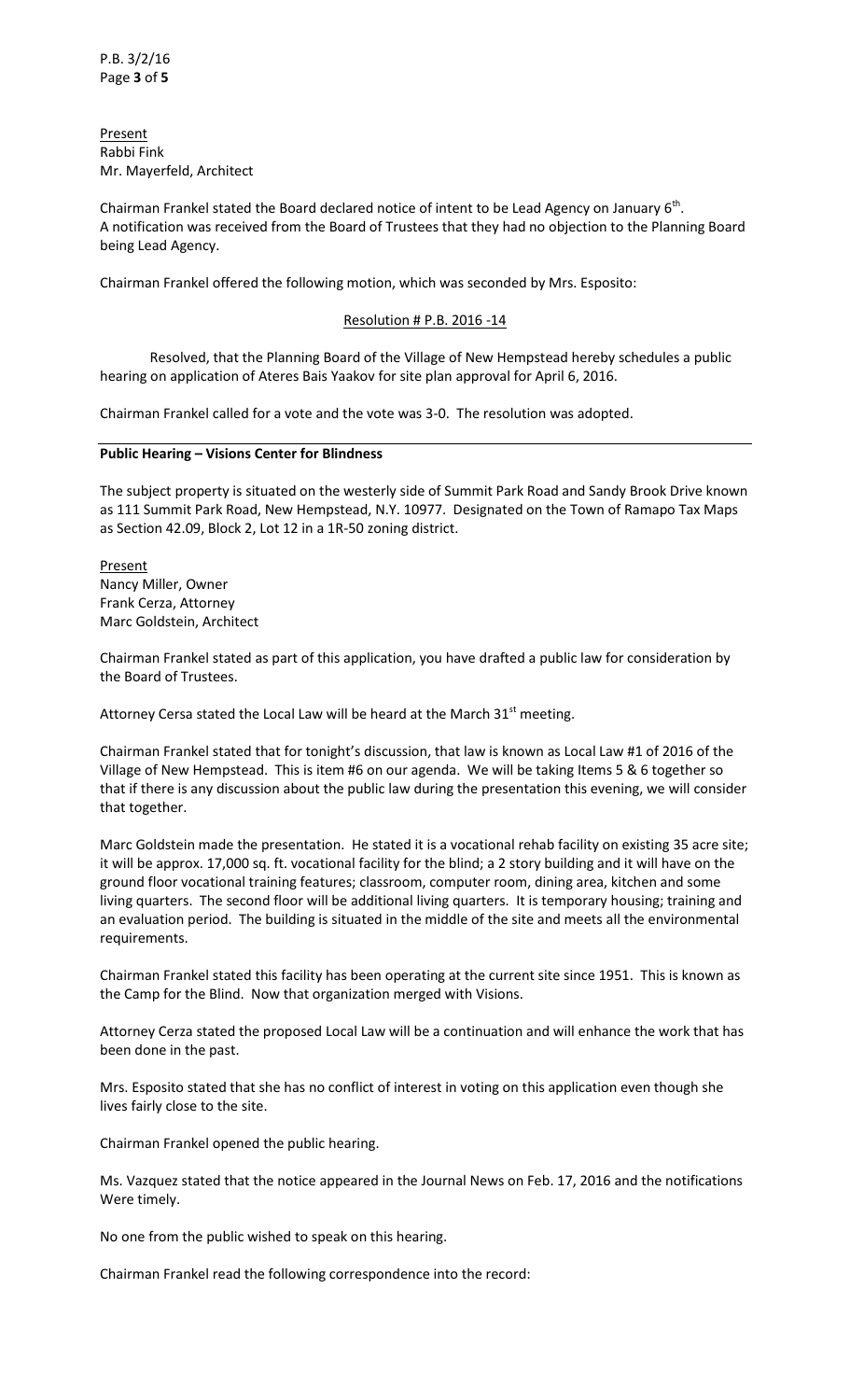P.B. 3/2/16 Page **4** of **5**

Rockland County Sewer District No. 1 dated Feb. 23, 2016 Rockland County Health Dept. dated Feb. 10, 2016 Town of Ramapo Dept. of Public Works dated Feb. 22, 2016

Chairman Frankel referred to a 3 page document that is the Proposed Local Law #1 of 2016, Amending the Zoning Law of the Village of New Hempstead in Relation to Special Permit uses by Adding Section 6.9.16. It is specifically related to Rehabilitation, Respite and Training Facilities. Copies are available for anyone to inspect. This will be on the agenda of the Board of Trustees Meeting on March 31, 2016.

Chairman Frankel asked, again, for comments from the public.

Bob Lerch

5 Scotford St. – property backs up to the applicant's property. Asked if there was a copy of the layout of the property in question. Interested in whether there was a change in access. He was told there was no change in access.

Marc Goldstein stated they are modifying the entrance for the fire truck and ambulance – they widened the walkways – The 2 entrances on Summit Park Rd. are being improved.

Robert McLaren, Engineer, also made some comments on the changes. (improving handrail access, landscaping improvements, etc.) Fire hydrants are also being provided to the site.

Chairman Frankel asked Mr. McCreedy for his comments on some of the SEQRA considerations.

Wetlands issue has been resolved, storm water issue is in compliance with State statute, traffic issues have been dealt with, no water issues, waste & sewer; no distraction. Feels the application is ready for determination.

Mr.Kurzmann asked about the prior nonconforming structures that are remaining on the property.

Robert McLaren explained the layout

Marc Goldstein stated there is probably less than 10% of prior nonconforming structures remaining on the property.

Mr. Kurzmann offered the following motion, which was seconded by Mrs. Esposito:

# Resolution # P.B. 2016-15

 Resolved, that the Planning Board of the Village of New Hempstead hereby issues a negative declaration regarding SEQRA with reference to the application of Visions Center For Blindness; stating there is no potential for any significant adverse impacts on the environment.

Chairman Frankel called for a vote and the vote was 3-0. The resolution was adopted.

Chairman Frankel offered the following motion, which was seconded by Mrs. Esposito:

# Resolution # P.B. 2016-16

 Resolved, that the Planning Board of the Village of New Hempstead hereby recommends to the Board of Trustees that we agree with the intent of Local Law #1 of 2016, however in reviewing the law there are a few items to be finalized and modified. We will leave it to the Board of Trustees to finalize the proposed law.

Chairman Frankel called for a vote and the vote was 3-0. The resolution was adopted.

Chairman Frankel offered the following motion, which was seconded by Mr. Kurzmann:

Resolution # P.B. 2016-17